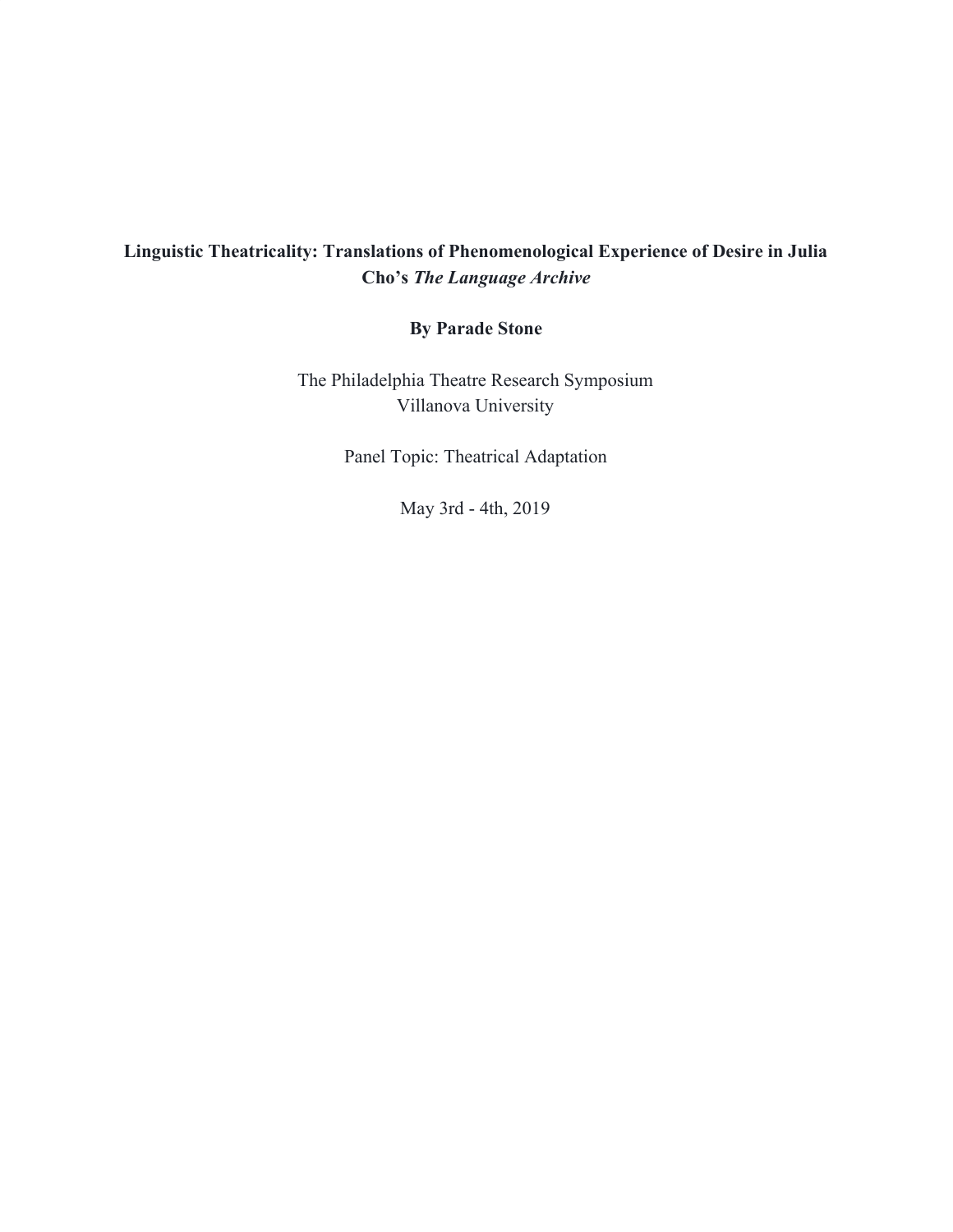In Julia Cho's *The Language Archive*, a character leaves a marriage to bake bread enhanced by the flavor of her tears dripping into her starter. A couple exclusively argues in English as opposed to their native tongue because in their words, "English is the language of anger...and [their] language is too sacred for this kind of angry talk" (16). Cho's whimsical realism bends the rules of a traditional linear narrative and in a sense, conjugates the characters' expression of feeling into a theatrical language all its own.

*The Language Archive* follows George, a linguist who interviews the last speakers of the world's dying languages and stores these recordings in his language archive. The show opens as Mary, George's wife, decides to leave their marriage. George desperately searches for the right words or gestures to revive their dying union while conducting interviews with Alta and Resten, the last speakers of the made-up language Ellowan. Unfortunately, this task proves to be difficult as the couple refuses to speak to one another. All the while, George's assistant Emma struggles to learn his favorite language, Esperanto, in order to most meaningfully communicate her unrequited love for him. It is as if her body rejects the risk required to speak in an unfamiliar language, let alone one that must embody love.

I directed a production of *The Language Archive* as my undergraduate capstone project at SUNY Purchase college. I think I chose the play because I had no idea how to stage it and that challenge felt enticing. For a play about linguistics, Cho leaves a great deal of communication to the imagination of the actors and the audience. The text provides ambiguous stage directions like "the railroad platform appears" (50), as characters encounter metaphorical and literal crossroads in their lives. As the text is rooted in the poetic rather than the literal, I decided to embrace its ambiguity in my interpretation. In my production the actors in this scene entered with chairs, sat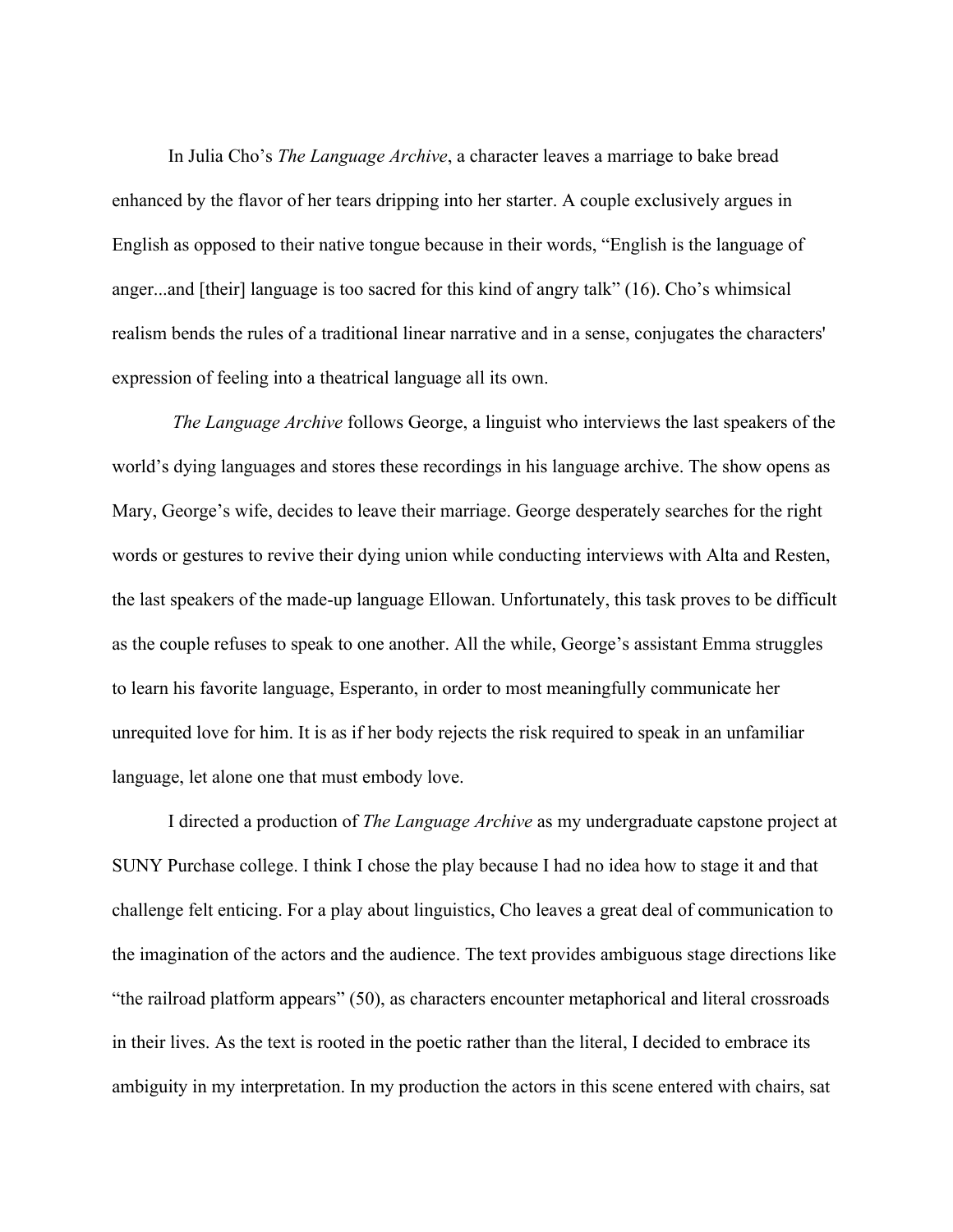down in rows and physicalized each bump, twist and turn of the ride. They became passengers on a train speeding toward a proverbial destination rather than a literal one.

Cho's characters experience a tension between their internal lives and the language they possess to express themselves. Such dissonance creates an arguably inconceivable directorial challenge: to stage the barrier between each character's phenomenological experience of human emotion and their ability to communicate it. Yet, Cho's writing embraces what I will argue are two key ingredients that allow for a director to translate emotional expression into theatrical choices: What Dr. Bess Rowen calls "affective stage directions" and theorist Hélène Cixous' "écriture féminine" or "feminine writing." Using these as a vehicle, I will elucidate Julia Cho's lyrical manner of playwriting as well as the ways in which I adapted the play's affective stage directions in my production.

Hélène Cixous's theory of the creative superiority of "écriture féminine" is as much a creative call to arms as a manifesto for a more evolved manner of storytelling. In her critical essay, "The Laugh of the Medusa," Cixous asserts that the characteristics of feminine writing are closely related to "poetry…(as they) involve gaining strength through the unconscious because the unconscious...is the place where the repressed manage to survive" (880). The most authentic expression of the marginalized artist lies within writing that embraces the esoteric, the obscure and the pros that break form. Cixous' essay traverses the many forms of activism within the feminine art form with little structure. Cixous argues that the characteristics of "écriture feminine" embody a radical form of creative expression because they are "never simple or linear..." as in the "phallocentric tradition" of male writing (879). This parallel between poetry and the survival of the repressed signifies a feminine need to reject the monolithic style of what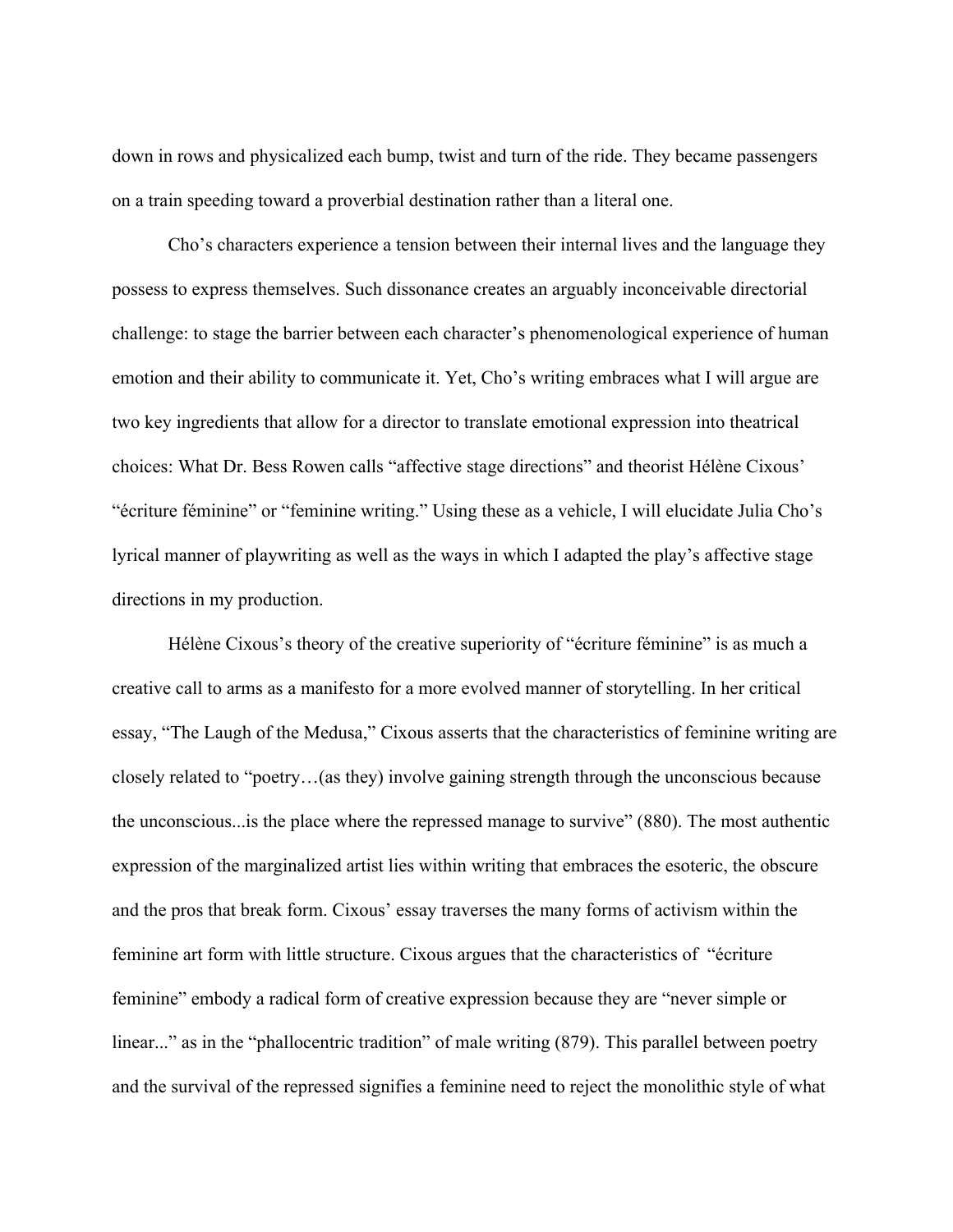Cixous describes as male writing. A linear narrative is arguably antithetical to her idea of feminine expression because the perspective of the oppressed individual lacks the privilege of utilizing a more straightforward form of communication. If women's bodies have been confiscated, and their right to create censored, as Cixous suggests, then the literary traditions of their oppressor simply do not tell their stories accurately (880).

Cho's writing subverts the repressive characteristics of masculine writing that Cixous critiques while centering her narrative on a male protagonist. George engages in a confessional relationship with the audience. In the moment that Mary declares that she wants to end their marriage, he interrupts the action of the scene to address the audience: "My heart was beating very loudly. But instead of thumping, every beat was saying 'take it back, take it back, take it back.' Just like that. Like a rhythm" (Cho, 11). To compare the rhythm of a heartbeat to a cadence of emotional loss suggests that George feels a primal need to express love for his wife. Yet, when Mary presents George with the opportunity to tell her how he feels and he responds, "Don't ...Go…?" (11). In my production the actress playing Mary froze as if becoming a memory, a snapshot that George will play over and over in his head. I provided the actor playing George with a microphone in the fashion of a TED Talk or an academic conference. The actor and I decided that George would process emotion the only way he knows how to process anything - through academia.

Perhaps the aforementioned moment in the play signifies a lack of bravery on George's part. An actor could decide that George harbors too much fear of his own vulnerability to allow Mary to see how truly devastated he feels or maybe he simply processes emotion at a slower rate than she does. The options are abundant and therein lies the heart of Julia Cho's deeply authentic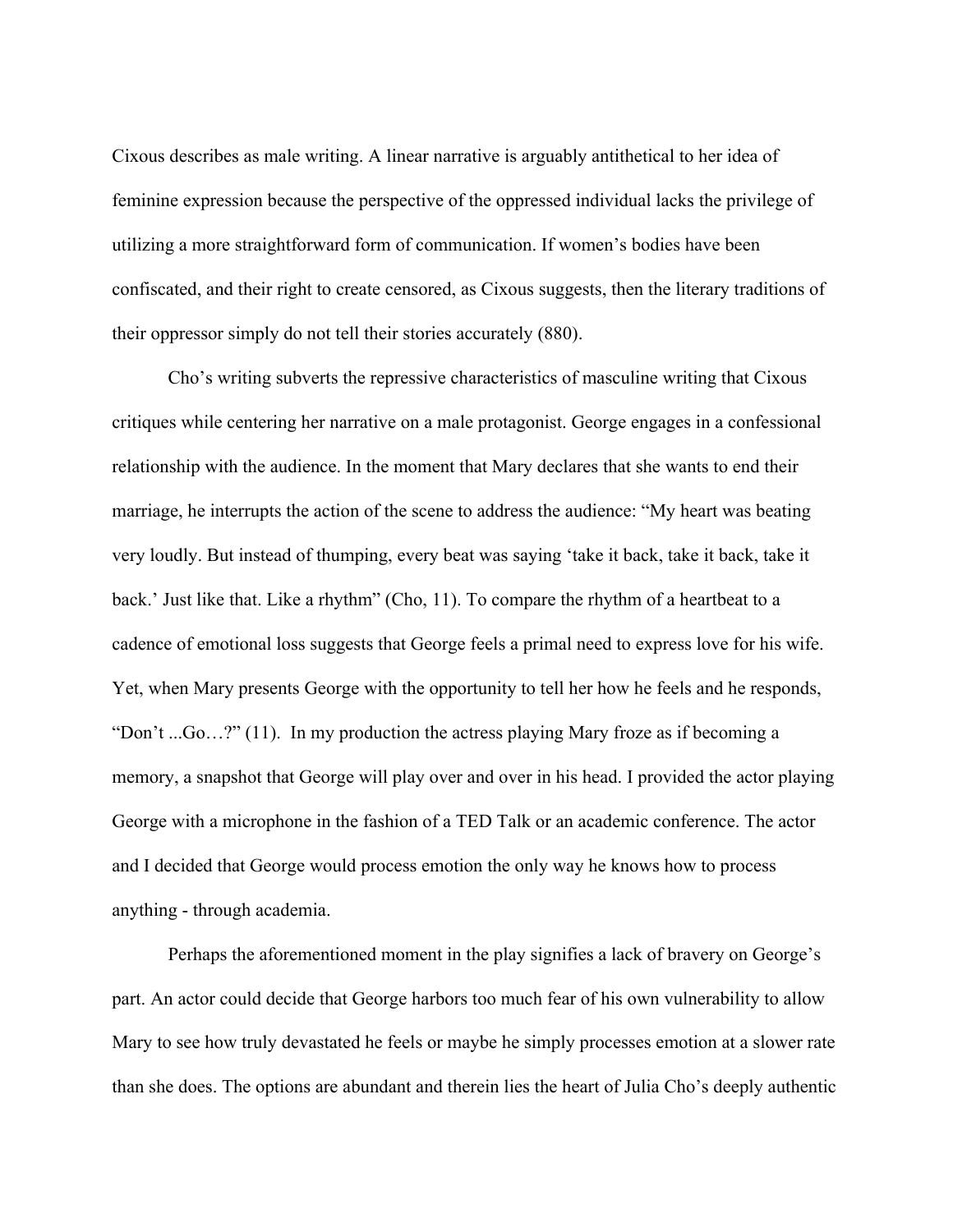depiction of the difficulties of human expression; the space between the moment of the feeling and the moment of verbal communication. George's journey toward recognizing his feelings of love and loss rejects the masculine writing that Cixous describes in that it is circuitous—he goes to the audience, first, before addressing the other characters in the scene. George's expression of his innermost thoughts and desires that lie embedded in his poetic unconscious illustrates the play's nonlinear orientation toward emotional expression.

Cho elaborates on her "écriture féminine" through the play's stage directions. She communicates with future production teams with what Dr. Bess Rowen describes in her essay, "Undigested Reading: Rethinking Stage Directions through Affect," as "affective stage direction."

"Affective stage directions require actors, directors, and designers to think through their own embodied experiences in order to make meaning out of these moments of the script, allowing for production teams to make these parts of the plays relevant to a particular cultural moment and location" (308-309).

For example, while George searches for the right words to say to Mary, Emma attempts to learn George's most beloved language Esperanto in order to express her feelings for him. I like to think of their individual journeys as "emotional research" as both of their careers entail linguistic investigation. Their emotional research culminates in a stage direction that translates their unique desires into a physical action; "*the embrace of perfect happiness and perfect sadness*" (40). In breaking from the traditional form of stage directions, Cho leaves room for the actor and director to collaborate with her writing in as abstract or concrete a way as they choose. Another example of this opportunity occurs as George frantically questions the ending of his marriage. The stage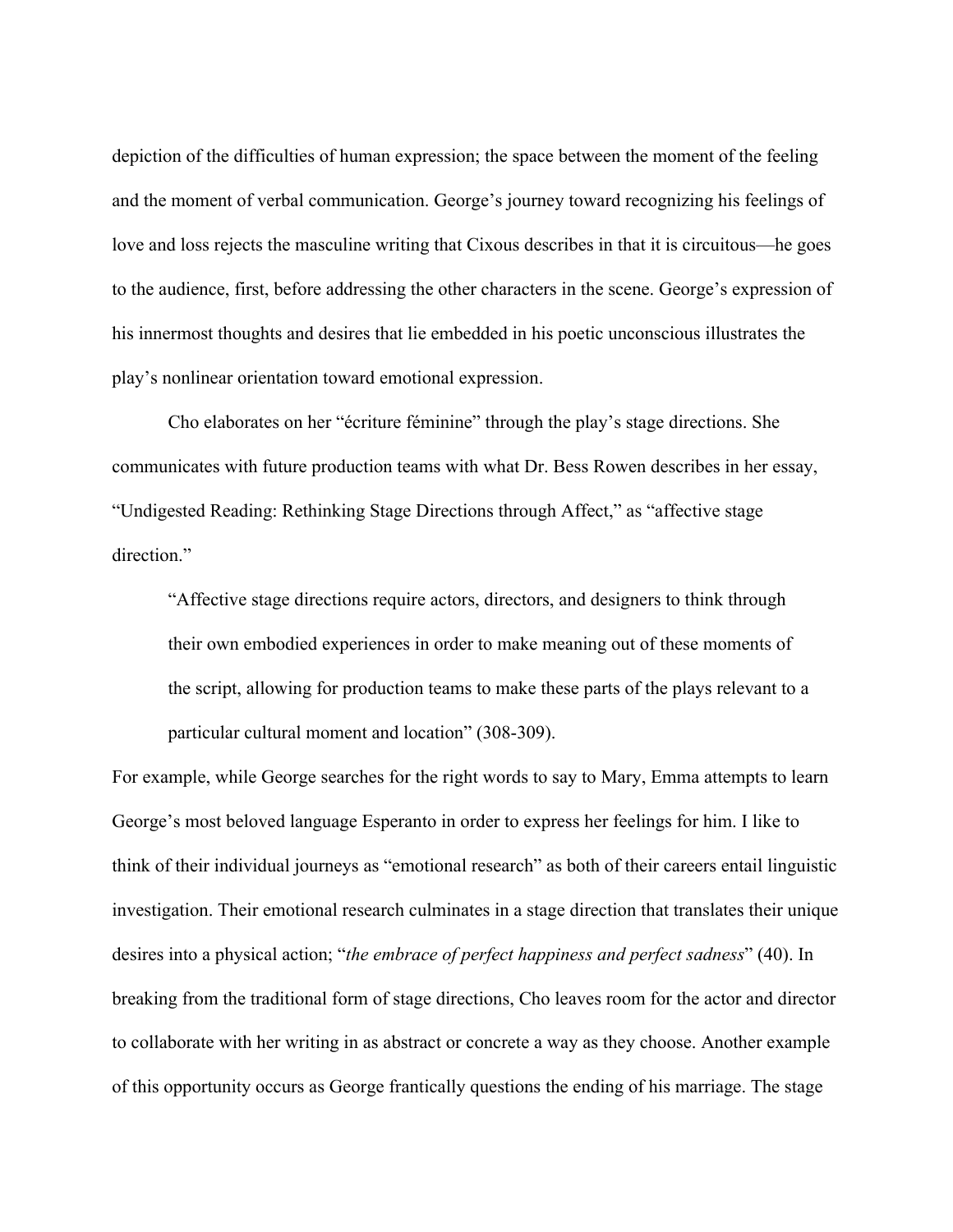direction following this moment simply states; "*Every careful thing is undone*" (33). Through this affective stage direction Cho elucidates George's point of view of his meticulously constructed life while leaving space for the production to physicalize exactly what that idea means to them.

As a director, I found that the play asked me to approach it with both structure and an open mind toward the circuity that Cixous' advocates for in her theory. Initially, I was not sure what an "écriture féminine" style production might look like but I imagined that it started with treating the poetic imagery in the writing with the same weight as the more obvious forms of storytelling like dialogue or staging.

One of my favorite symbolic images in the show occurs at the very end. The actress who plays Alta breaks the fourth wall and describes the deaths of Resten and her own character to the audience.

"They didn't die...they became trees that intertwined around each other so that one would never suffer the loss of the other, and yes, that is some old myth and not reality, but that is how I choose to tell it and what's it to you if the last speakers of Elloway are now two trees whose leaves whisper to each other all day long?" (56).

Cho presents Alta's last line to the audience with a kind of meta theatrical duality. The actor and the character speak as one, enveloping the audience into the world of the play. Alta breaks the barrier between the "real," the myth, and the theatre while at the same time, asserting that nonlinear forms of language exist as a part of the fabric of nature. Just as humans communicate with each other, so do trees.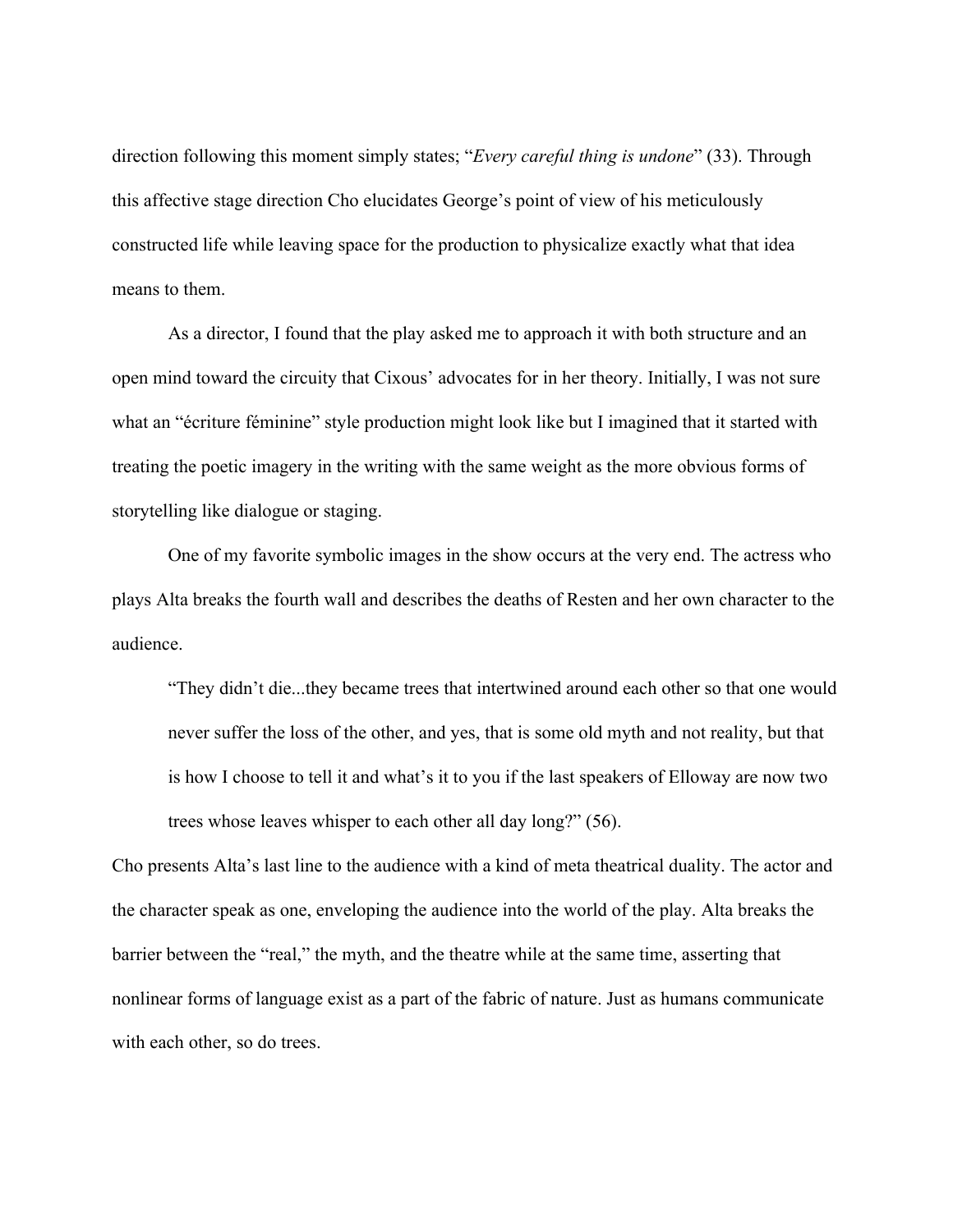My first directorial impulse was to translate this mythic imagery in a literal fashion. I asked the actors to embody their ideas of trees growing through a series of movement exercises. While researching linguistics for the show, I came across the Swedish word "Lagom" which refers to the necessity of moderation. Through my tree experiment, I discovered the intricacies of artistic "lagom" throughout the process. While a lovely idea and a useful movement exercise for the actors, the "human tree" staging looked out of place and forced.

Despite cutting the movement pieces I incorporated the natural world through projection. The production's projection designer created a video of hand drawn leaves falling. During pivotal scenes in which the characters expressed love or the loss of love, a leaf would fall. To me, the leaves symbolized the beauty and sadness of emotions changing with the passage of time. Love begins and ends just as leaves on trees die and regenerate.

To conclude I offer a final Hélène Cixous quote from "The Laugh of the Medusa." "Nearly the entire history of writing is confounded with the history of reason, of which it is at once the effect, the support, and the one of the privileged alibis" (879). Cho's writing often works against reason but not necessarily in the same confrontational style as Cixous's work. Instead she reconstructs the language of "the privileged" in a whimsical way that compliments the magical realism world that she created for *The Language Archive.* Her work rebels against patriarchal styles of writing in a gentle but equally impactful way as Cixous's call to arms. From instructing future production teams to flood the theatre with the smell of Mary's freshly baked bread to teaching the audience phrases of Esperanto, *The Language Archive* positions the audience in the same emotional space of the characters despite their differing phenomenological experiences. The play gives its audiences examples of emotional expression that leave room for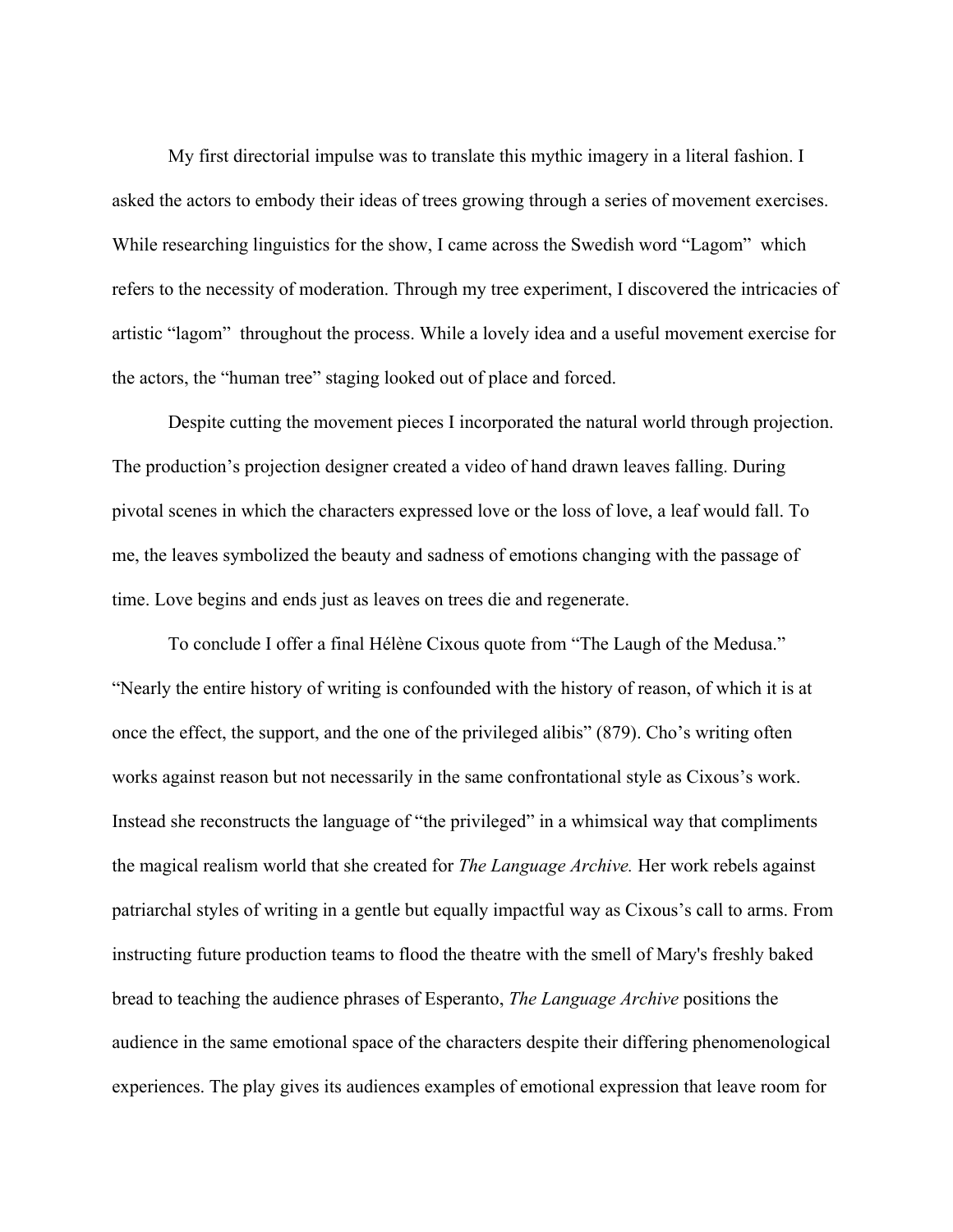the moments where we do not have the "right" words. Although clumsy and sometimes misguided, Cho highlights the courage it takes to speak the same literal and emotional language because, as one character intuits during the final scene of the play, "What is language, my dear if not an act of faith? (56).